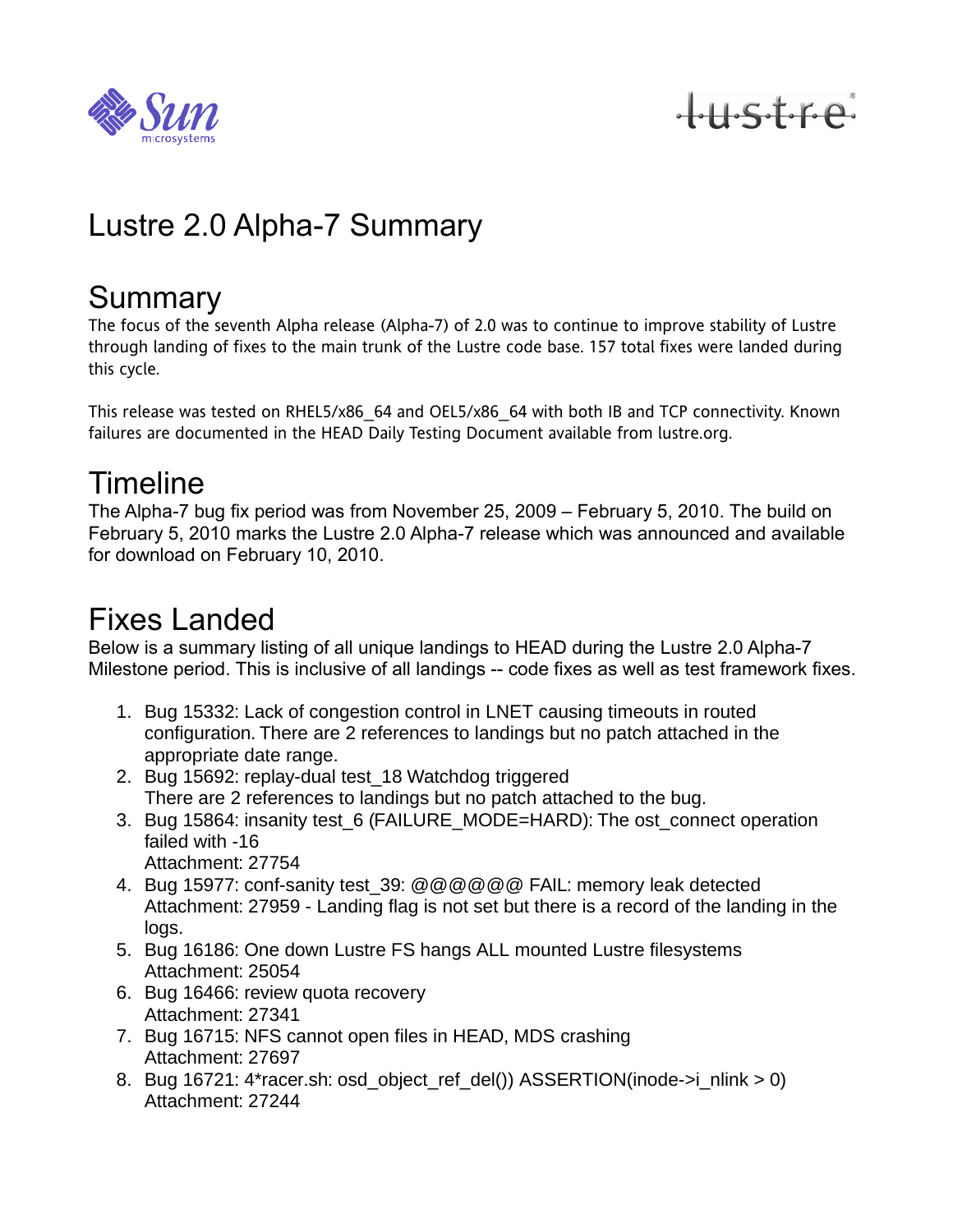9. Bug 16890: small fixtures for quota Attachment: 26551 Attachment: 26605 10.Bug 17167: libcfs: ensure all libcfs exported symbols to have cfs\_ prefix Attachment: 28001 11.Bug 17545: open sometimes returns ENOENT instead of EACCES Attachment: 27392 12.Bug 17682: Improve debug capability for production systems Attachment: 27496 - There are 2 landing renerences in the logs but only 1 landed patch in the bug report. 13.Bug 18357: Down OSTs block all MDT threads resulting in client hangs Attachment: 26410 14.Bug 18460: Asymmetric Failure of a Router There's a reference in the logs but no patches landed in the bug. 15.Bug 18630: LustreError: 9153:0:(quota\_context.c:622:dqacq\_completion()) LBUG Attachment: 27701 16.Bug 18690: smaller hash bucket sizes, cleanups Attachment: 28140 17.Bug 18790: Build failure on HEAD, RHEL 5, PPC64 Client Attachment: 27495 18.Bug 19023: client isn't evicted as expected by test Attachment: 27269 19.Bug 19325: ldlm\_extent\_internal\_policy\_waiting() causing soft lockups Attachment: 26003 - Patch later reverted. 20.Bug 19387: integrate LST into acc-sm Attachment: 28168 21.Bug 19518: Move lustre hashes to libcfs Attachment: 27126 22.Bug 19556: replay-single test\_53c: @@@@@@ FAIL: test\_53c failed with 2 Reference to a landing in the logs but no patch attached. 23.Bug 19557: BUG: soft lockup - CPU#1 stuck for 10s! [ll\_mdt\_07:4523] Attachment: 27357 Attachment: 27408 24.Bug 19616: t-f except list file Attachment: 27123 25.Bug 19669: Store HSM flags on MDT and release Attachment: 27308 26.Bug 19673: Add ldiskfs maxdirsize mount option Attachment: 27654 27.Bug 19689: mkfs.lustre, tunefs.lustre --mountfsoptions handing is poorly designed Attachment: 23782 28.Bug 19702: runtests : @@@@@@ FAIL: old and new files are different 11 Attachment: 27779 29.Bug 19720: various -Werror illicited errors Attachment: 27957 30.Bug 19721: debian/ubuntu .deb build bits Attachment: 27138 31.Bug 19735: multiple-instance support for kptllnd There is reference in the logs to a landing but there is no patch attached to the bug.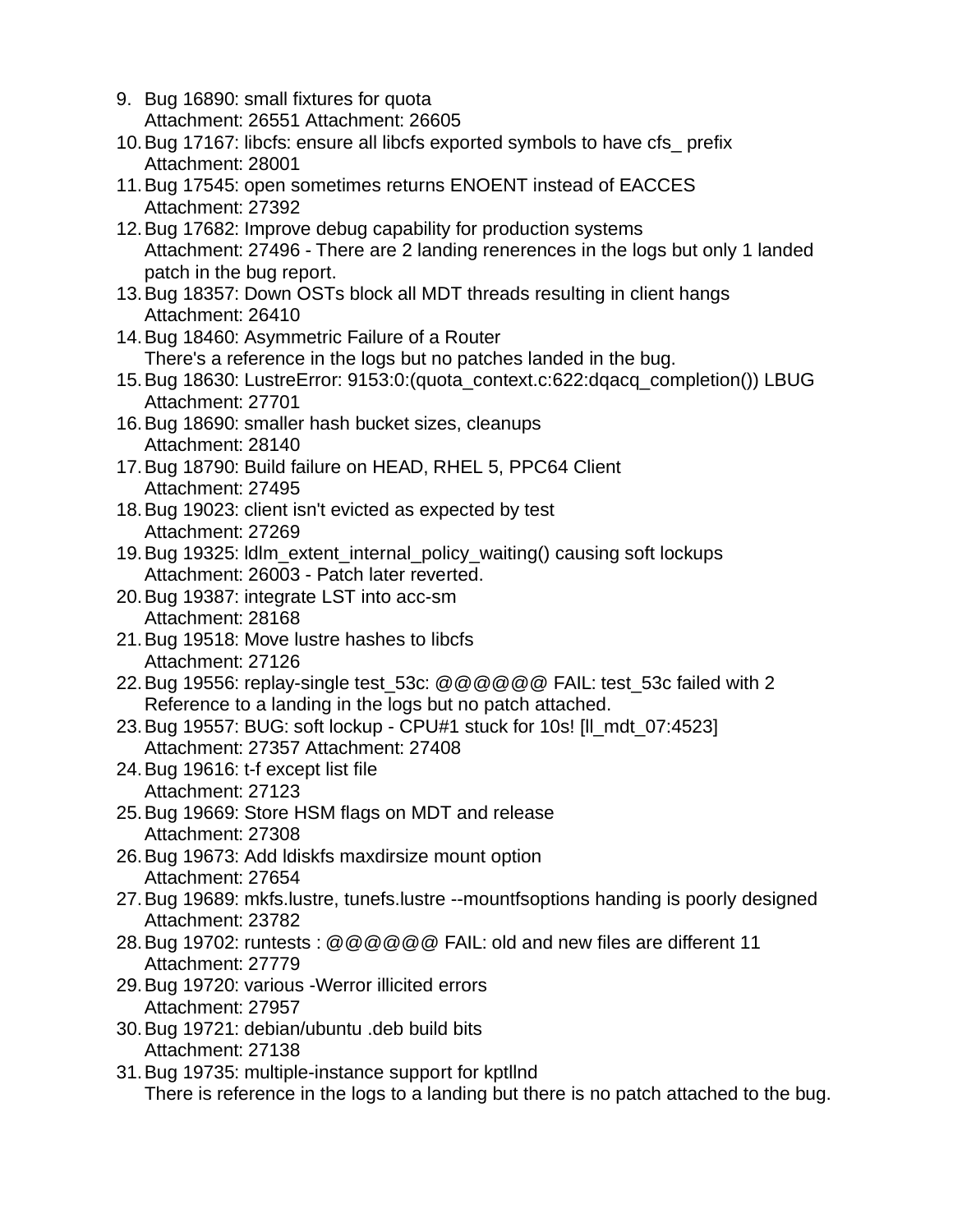- 32.Bug 19742: sanity test\_130a/b/c/e: @@@@@@ FAIL: FIEMAP on 1-stripe file(/mnt/lustre/f130a) failed; Attachment: 27769 Attachment: 27719
- 33.Bug 19808: 2.6.29-fc11 patchless client support Attachment: 26955 Attachment: 27780 - Later reverted. Attachment: 27853
- 34. Bug 19813: ASSERTION(atomic\_read(&client\_stat->nid\_exp\_ref\_count) == 0) failed:count 61 Attachment: 27946
- 35.Bug 19908: lustre get xattr bug Attachment: 27240
- 36.Bug 19964: SOM EA Attachment: 24582 Attachment: 24593 Attachment: 26265 Attachment: 26266
- 37.Bug 20057: Autovetting and test-framework enhancements Attachment: 27181
- 38.Bug 20098: mod use after free Attachment: 27434
- 39.Bug 20101: sanity.sh 27w does not work as expected, but still does not fail Attachment: 27197
- 40.Bug 20171: clients failed to detect downed routers Landing referenced in the logs but no patch attached.
- 41.Bug 20237: acc-sm: recovery-\*-scale tests gather logs fn Attachment: 26515
- 42.Bug 20301: unable to perform "mount -t lustre" of 16TB OST device Attachment: 27791
- 43.Bug 20315: Use libexecdir for scripts 2 Landings referenced in the logs but no patch attached.
- 44.Bug 20580: OOM failure in sanity, test 78 Attachment: 26844
- 45.Bug 20583: metabench hang due to a dump on MDS Attachment: 27582
- 46.Bug 20591: race on obd\_device::md\_stats Attachment: 27266 Attachment: 27762
- 47.Bug 20607: hyperion: Oops during metabench Attachment: 27615
- 48.Bug 20617: Add mptlinux and nxge drivers to Lustre builds Attachment: 27208 Attachment: 27206 Attachment: 27329 Attachment: 27365 - later reverted.
- 49. Bug 20645: LBUG: (lov io.c:256:lov page subio()) ASSERTION(lio->lis cl.cis io != NULL) failed
	- Attachment: 27396 Later reverted. Attachment: 27710
- 50.Bug 20655: enable ext4 by default for 2.0 Attachment: 27202 Attachment: 27348
- 51.Bug 20722: Fix watchdog timer message to be more clear Attachment: 27497
- 52.Bug 20758: Kernel update for SLES10 SP2 2.6.16.60-0.42.8 Attachment: 27918
- 53.Bug 20816: replay-single test\_67b: @@@@@@ FAIL: cp failed : EIO Attachment: 26749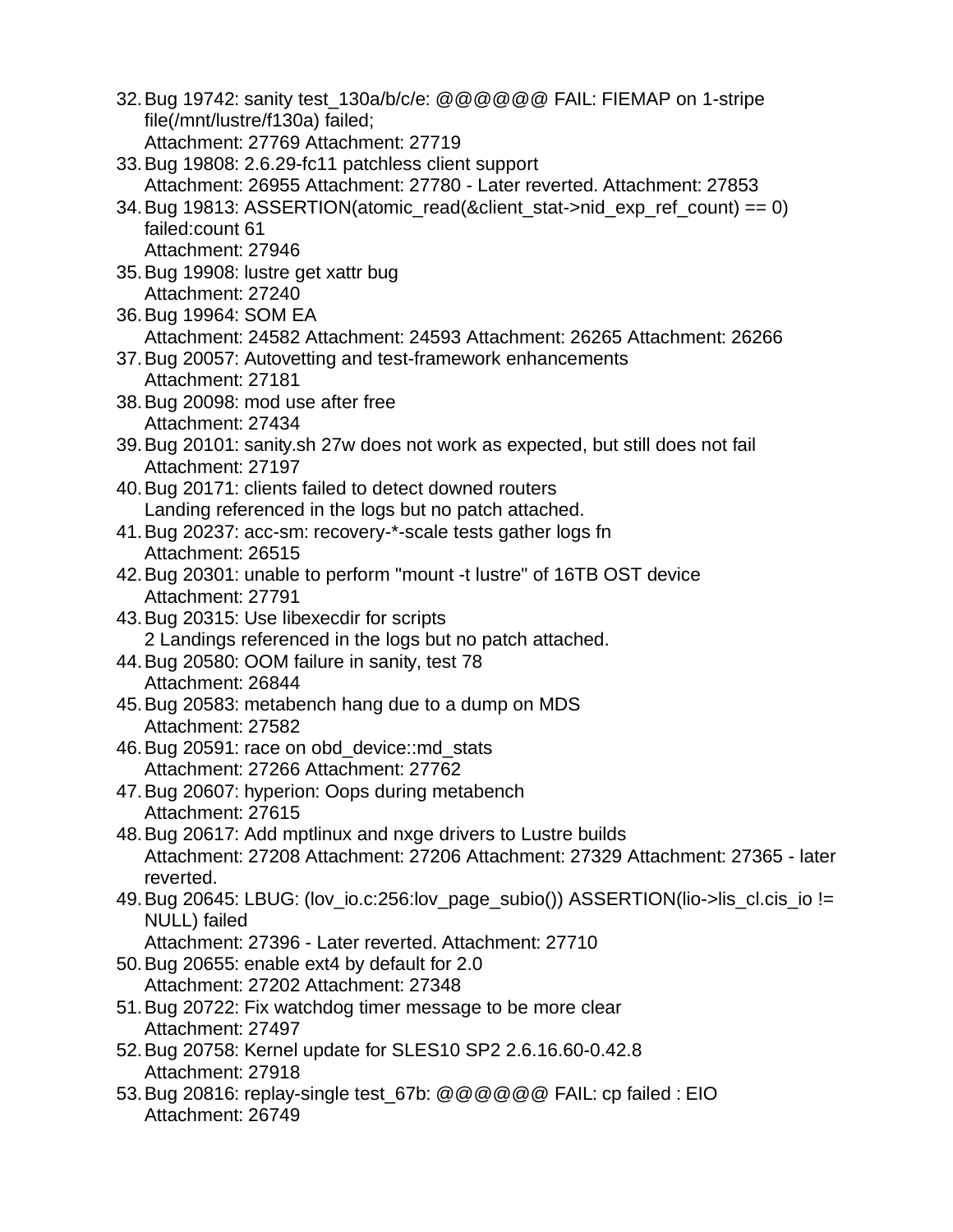54.Bug 20853: request portal in lustre\_idl.h for Cray DVS Attachment: 26956 55.Bug 20863: OST pools testing does not clean up after itself Attachment: 26686 56.Bug 20866: lustre\_rmmod: DEPS assignment needs quotes Attachment: 26183 57.Bug 20892: bad entry in directory xxx: inode out of bounds Attachment: 27190 58.Bug 20918: recovery-mds-scale: Failed to meet interval 5 times ( REQFAIL=4 ); have sleep=-71 Attachment: 27925 59. Bug 20953: sanity-quota test 30: @@@@@@ FAIL: grace times were reset or unexpectedly high latency Attachment: 26296 60.Bug 20970: write\_disjoint failed Attachment: 27941 61.Bug 20989: (lov\_merge.c:74:lov\_merge\_lvb()) ASSERTION(spin\_is\_locked(&lsm- >lsm\_lock)) failed (SR 71691004) Attachment: 28212 62.Bug 21041: sg\_set\_page autoconf macro needs asm/types.h Attachment: 26434 63.Bug 21079: sanity.sh: FAIL: test\_215 /proc/sys/lnet/buffers does not look as expected Attachment: 27376 64.Bug 21103: ORNL LCE Router features\fixes Attachment: 26666 Attachment: 26694 Attachment: 26716 Attachment: 26757 65.Bug 21115: test didn't get run but yala report it as failed Attachment: 26736 66.Bug 21128: racer: BUG: unable to handle kernel paging request Attachment: 27258 67.Bug 21142: cascading\_rw has to be skipped for NFSCLIENT=yes Attachment: 26668 Attachment: 27432 68.Bug 21156: dead code in socklnd\_lib-linux.c Attachment: 26945 69.Bug 21224: running sanity\_quota or OST pools test 23 from acc-sm on b1\_8 causes reboot of test system Attachment: 27287 70.Bug 21240: replay-single test\_44a: error: recover: Connection timed out Attachment: 27262 71.Bug 21259: lfs check is root-only in 1.8 Attachment: 27035 Attachment: 27906 72.Bug 21264: recovery-mds-scale: Bus error dd bs=4k count=1000000 if=/dev/zero of=\$TESTDIR/dd-file Attachment: 28245 73.Bug 21265: recovery-mds-scale need bigger timeout Attachment: 27088 74.Bug 21275: rename lreplicate to lustre\_rsync Attachment: 27140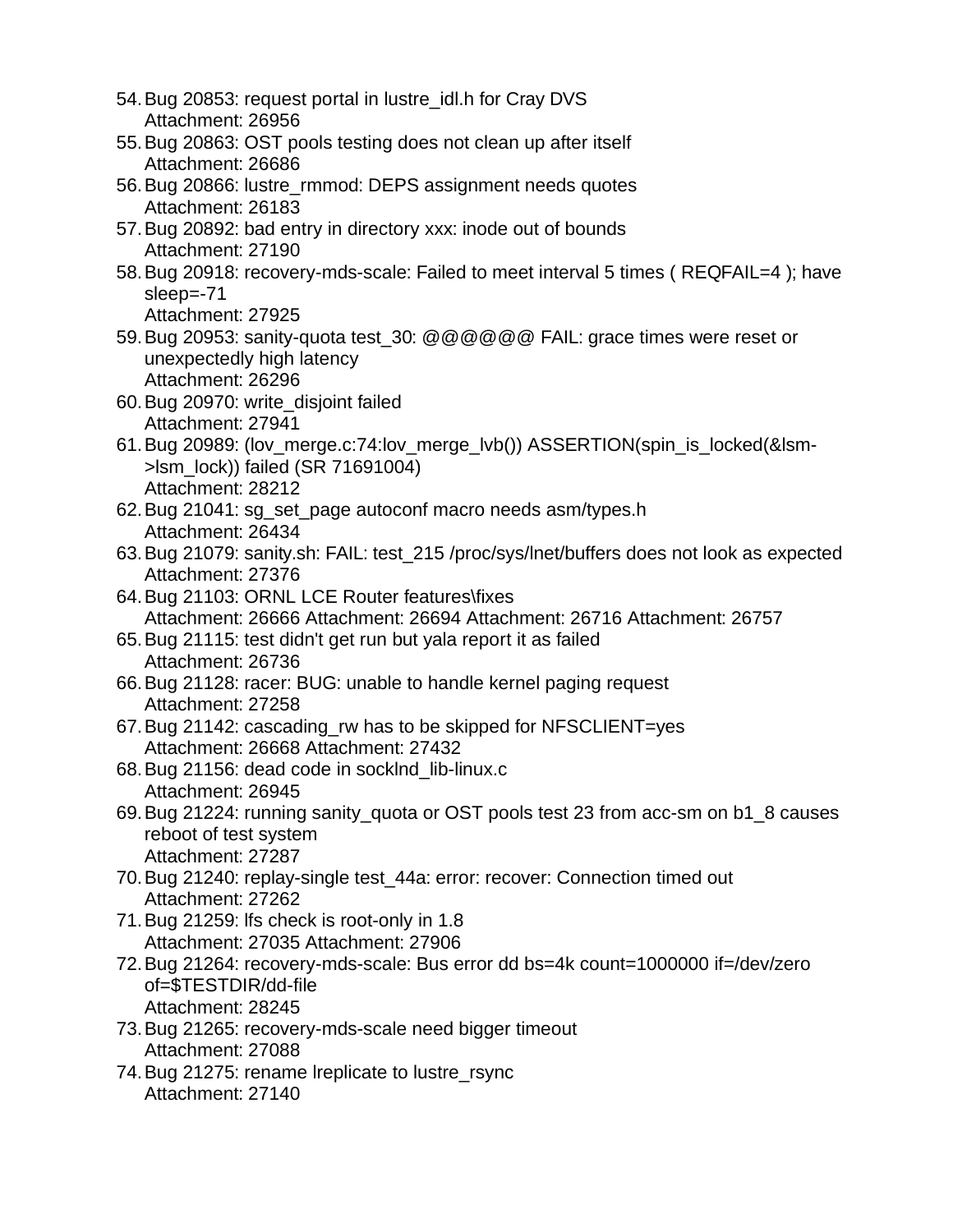- 75.Bug 21314: genops.c:1019:\_\_class\_export\_del\_lock\_ref()) ASSERTION(lock-  $>l$  exp refs  $nr > 0$ ) failed Attachment: 27010
- 76.Bug 21348: Timer expired but recovery does not end (b1\_8) Attachment: 27378
- 77. Bug 21355: ASSERTION(cfs fs  $pwd(current > fs) == new ctx > pwd)$  failed Attachment: 28288
- 78.Bug 21370: sanity test\_27x fail: OST0 was degraded but new created file still use it Attachment: 28109
- 79.Bug 21372: sanity-quota test\_28 hang Attachment: 27285
- 80.Bug 21375: lustre/obdclass/obd\_mount.c:2104: error: 'FS\_HAS\_FIEMAP' undeclared here (not in a function) Attachment: 27261
- 81.Bug 21426: apply test patches to OFED during lbuild Attachment: 27204
- 82. Bug 21430: requests handled before \* CONNECT Attachment: 27270
- 83.Bug 21433: sanity-quota test\_3: @@@@@@ FAIL: write success, but expect EDQUOT
	- Attachment: 27753 Attachment: 28118
- 84.Bug 21434: sanityN test\_32b: @@@@@@ FAIL: lockless i/o was not triggered Attachment: 27237
- 85.Bug 21448: mdsrate-create-large test\_4: @@@@@@ FAIL: mdsrate creates for a single client failed, aborting Attachment: 27718
- 86. Bug 21454: cl\_io\_prepare\_write()) ASSERTION(cl\_page\_in\_io(page, io)) failed Attachment: 27529
- 87.Bug 21457: download code in lbuild refactoring Attachment: 27305
- 88.Bug 21459: Peer state incorrect on routers Attachment: 27306
- 89.Bug 21460: ll\_commit\_write() ASSERTION(result != -EALREADY) failed Attachment: 27253
- 90.Bug 21489: cp -p command does not preserve the dates and timestamp Attachment: 28006 - Later reverted. Attachment: 28133
- 91.Bug 21490: 1.8<->2.0 interop: in 2.0 server and 1.8 client env. read 1.8 file hung Attachment: 28095
- 92. Bug 21499: LBUG: (mdt reint.c:111: mdt version\_get\_check()) ASSERTION(mdt\_object\_exists(info->mti\_mos[index])) failed Attachment: 27983
- 93.Bug 21513: Client reconnects only to failover NID never primary Attachment: 27334
- 94.Bug 21514: lbuild should not call the ccache -s exit trap if interrupted Attachment: 27337
- 95.Bug 21516: lreplicate-test.sh script is missing Attachment: 27386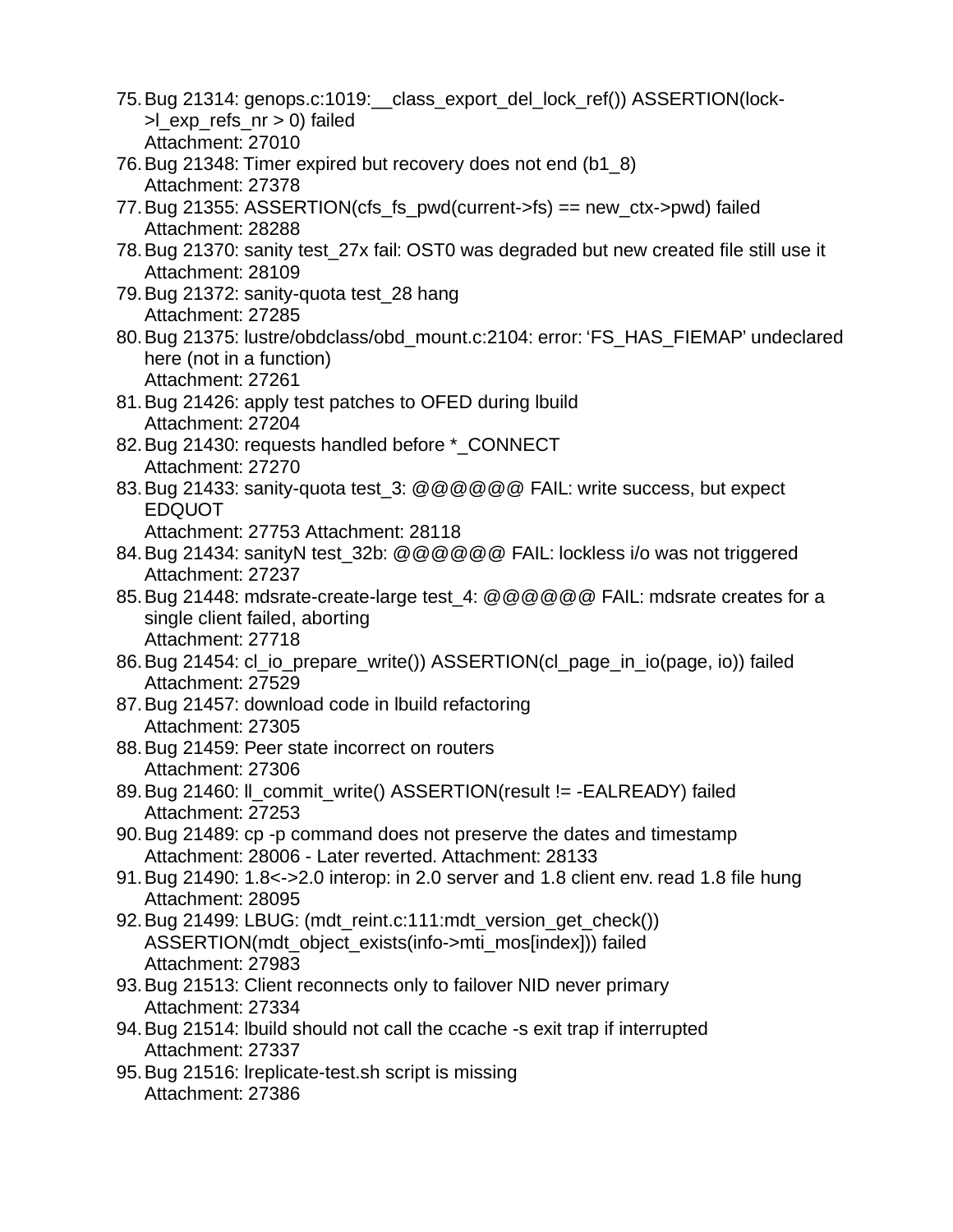- 96.Bug 21519: conf-sanity test 16, OST general protection fault in lprocfs\_counter\_add Attachment: 27794
- 97.Bug 21527: use RPMs %configure macro in our lustre.spec file Attachment: 27448 - Later reverted.
- 98.Bug 21530: SLES10 ppc64 patchless client failes to build Attachment: 27430
- 99.Bug 21543: e2fsck: MMP: invalid magic number while trying to open /dev/lustre/ost4 Attachment: 27702 Attachment: 27714
- 100. Bug 21544: t-f does not init gss if started on already mounted lustre Attachment: 27641
- 101. Bug 21547: add cascading\_rw.c to lustre/tests Attachment: 27650 Attachment: 27737
- 102. Bug 21551: racer, (cl\_page.c:233:cl\_page\_gang\_lookup()) slice != NULL Attachment: 27752
- 103. Bug 21558: replay-dual test\_21b: @@@@@@ FAIL: Not all renames are replayed. COS=0 Attachment: 27772
- 104. Bug 21564: e2fsck should warn when MMP update interval is extended Attachment: 28105
- 105. Bug 21565: filter\_last\_id() NULL deref Attachment: 27985
- 106. Bug 21571: Loadgen improvements Attachment: 27456 Attachment: 27559
- 107. Bug 21586: clarify lbuild error reporting Attachment: 27493 Attachment: 27494 Attachment: 27657
- 108. Bug 21593: fix sanityN test\_33 to find correctly proc jbd file for ext[3|4] Attachment: 27510
- 109. Bug 21595: mdsrate-create-large.sh, BUG: soft lockup CPU#0 stuck for 10s! [ll\_ost\_io\_04:8153] Attachment: 28047 Attachment: 28087
- 110. Bug 21600: SLES11 i686 & x86\_64 patchless fail to build on HEAD Attachment: 27516 Attachment: 27708
- 111. Bug 21632: Kernel update for RHEL5.4 2.6.18-164.11.1.el5. Attachment: 28122
- 112. Bug 21656: Quiet CERROR("dirty %d > system dirty\_max %d\n" Attachment: 27820
- 113. Bug 21670: 1.8.2 RHEL5 & SLES10 ppc64 patchless builds fail Attachment: 27698 Attachment: 27739 Attachment: 27748 Attachment: 27749 - Later reverted. Attachment: 27750 Attachment: 27757
- 114. Bug 21671: RHEL5/ext4 builds fail on patched Attachment: 27706
- 115. Bug 21709: recovery-small test\_23 failed, LBUG, (mdd\_device.c:1287:md\_quota()) ASSERTION(env->le\_ses != NULL) failed Attachment: 27786
- 116. Bug 21716: sanity test\_78: @@@@@@ FAIL: rdwr failed Attachment: 27915
- 117. Bug 21746: The client profile could not be read from the MGS Attachment: 27860